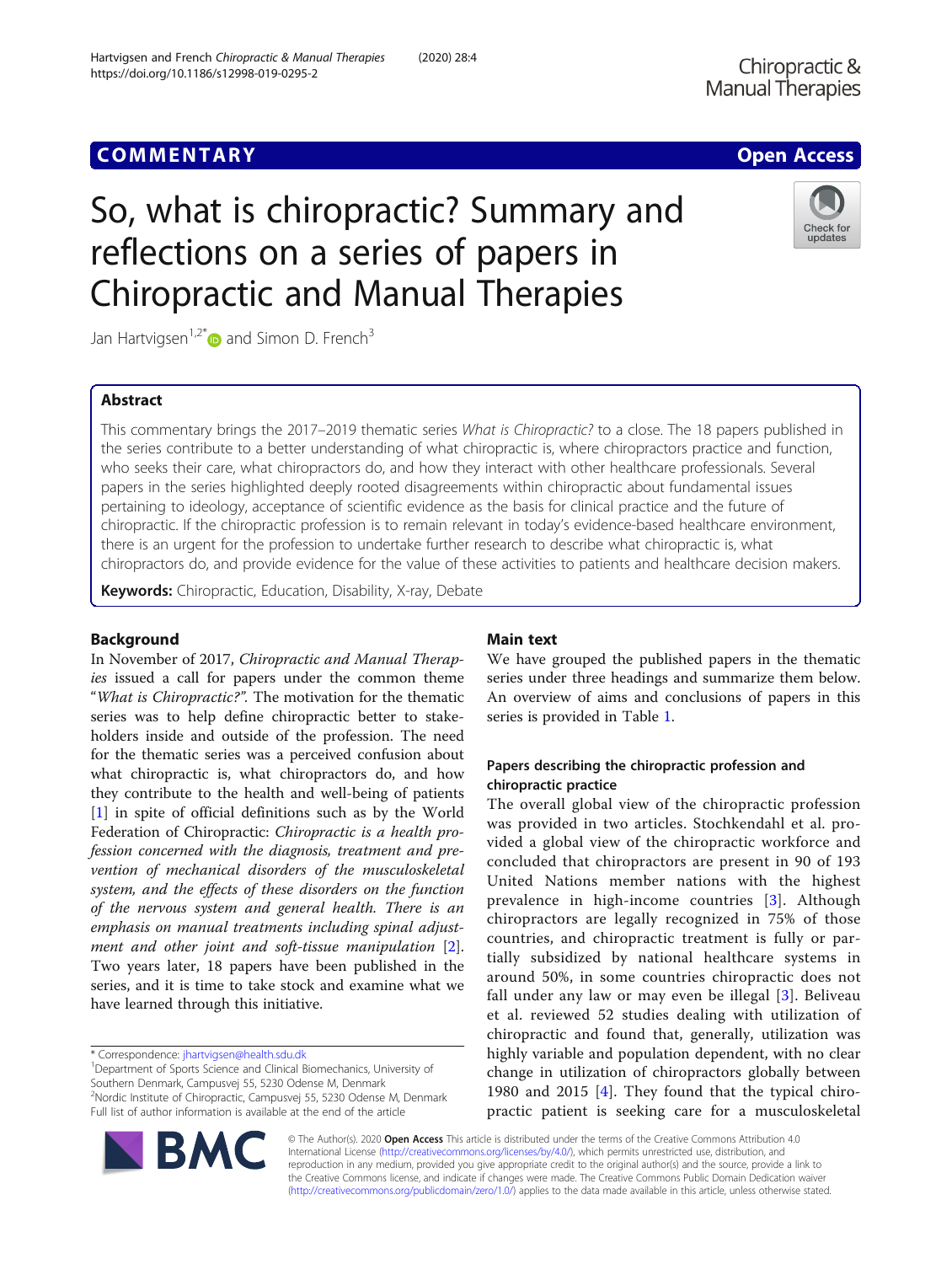<span id="page-1-0"></span>

| <b>Table 1</b> Aims and conclusions of papers published in the series What is chiropractic? |  |  |  |  |  |
|---------------------------------------------------------------------------------------------|--|--|--|--|--|
|---------------------------------------------------------------------------------------------|--|--|--|--|--|

| <b>Table</b> I millis and conclusions or papers published in the series viriatis chilopractic:                                                                                                                                                                             |                                                                                                                                                                                                                                                                                                                                                                                            |                                                                                                                                                                                                                                                                                                                                                                                                                                                                                                                                                                                                                                                                                                             |  |  |  |
|----------------------------------------------------------------------------------------------------------------------------------------------------------------------------------------------------------------------------------------------------------------------------|--------------------------------------------------------------------------------------------------------------------------------------------------------------------------------------------------------------------------------------------------------------------------------------------------------------------------------------------------------------------------------------------|-------------------------------------------------------------------------------------------------------------------------------------------------------------------------------------------------------------------------------------------------------------------------------------------------------------------------------------------------------------------------------------------------------------------------------------------------------------------------------------------------------------------------------------------------------------------------------------------------------------------------------------------------------------------------------------------------------------|--|--|--|
| First author; year; title; study design                                                                                                                                                                                                                                    | Aim of paper                                                                                                                                                                                                                                                                                                                                                                               | Conclusion                                                                                                                                                                                                                                                                                                                                                                                                                                                                                                                                                                                                                                                                                                  |  |  |  |
| Papers describing the chiropractic profession and chiropractic practice                                                                                                                                                                                                    |                                                                                                                                                                                                                                                                                                                                                                                            |                                                                                                                                                                                                                                                                                                                                                                                                                                                                                                                                                                                                                                                                                                             |  |  |  |
| Beliveau et al. 2017.<br>The chiropractic profession: a scoping review of<br>utilization rates, reasons for seeking care, patient<br>profiles, and care provided.<br>Scoping review                                                                                        | To document the current state of knowledge<br>on the: 1) utilization of chiropractic services; 2)<br>reasons for attending chiropractic care; 3)<br>demographic and health profiles of chiropractic<br>patients; and 4) types of chiropractic assessment<br>and treatment provided worldwide.                                                                                              | Across different countries and regions, the<br>average 12- month utilization rate of<br>chiropractic services was 9.1% with little change<br>between 1980 and 2015. Musculoskeletal<br>conditions, such as back and neck pain, were<br>the predominant reason for people attending<br>chiropractic care. Typically, chiropractic patients<br>were female, aged 43.4 years, and employed.<br>Four out of five patients who consulted a<br>chiropractor received spinal manipulation;<br>however, chiropractors also commonly provided<br>other treatments including soft-tissue therapy<br>and formal patient education.                                                                                     |  |  |  |
| Stochkendahl et al. 2018.<br>Can chiropractors contribute to work disability<br>prevention through sickness absence<br>management for musculoskeletal disorders?<br>Comparative qualitative case study                                                                     | To describe the experiences of chiropractors<br>engaging in sickness absence management<br>(SAM) and to compare and contrast<br>chiropractors' integration of SAM in their model<br>of care in a context with legislated sickness<br>certification rights (Norway) and in two contexts<br>without sickness certification rights (Sweden<br>and Denmark).                                   | Chiropractors with patient management<br>expertise can fulfil a key role in SAM and by<br>extension work disability prevention when these<br>practices are legislatively supported. In cases<br>where these practices occur informally,<br>however, practitioners face systemic-related is<br>sues and professional self-image challenges that<br>tend to hamper them in fulfilling a more inte<br>grated role as providers of WDP practices.                                                                                                                                                                                                                                                               |  |  |  |
| Salsbury et al. 2018.<br>Be good, communicate, and collaborate: a<br>qualitative analysis of stakeholder perspectives on<br>adding a chiropractor to the multidisciplinary<br>rehabilitation team.<br>Qualitative analysis based on personal and focus<br>group interviews | To explore stakeholder perceptions of the<br>qualities preferred in a chiropractor from the<br>perspectives of patients, families, and<br>interdisciplinary team members affiliated with<br>this rehabilitation setting.                                                                                                                                                                   | Study participants supported the addition of a<br>chiropractor to the multidisciplinary team who<br>practiced in a safe, evidence-based, patient-<br>centered manner. Interprofessional skills that en<br>hanced teamwork, intrapersonal qualities to<br>support patients' emotional journeys through<br>the rehabilitation process, and an organizational<br>perspective that amplified the mission of the in<br>stitution also were desired.                                                                                                                                                                                                                                                              |  |  |  |
| Jenkins et al. 2018.<br>Current evidence for spinal X-ray use in the chiro<br>practic profession.<br>Narrative review                                                                                                                                                      | To review 1) the current use of spinal X-ray<br>imaging within chiropractic clinical practice; 2)<br>the evidence for potential reasons for obtaining<br>spinal X-rays within chiropractic; 3) the evidence<br>of possible risks or limitations associated with<br>the use of spinal X-rays; and 4) guidelines for<br>the appropriate use of imaging in chiropractic<br>clinical practice. | The use of spinal X-rays in chiropractic has been<br>controversial, with benefits for the use of rou<br>tine spinal X-rays being proposed by some ele<br>ments of the profession. However, evidence of<br>these postulated benefits is limited or non-<br>existent. There is strong evidence to demon<br>strate potential harms associated with spinal X-<br>rays including increased ionizing radiation ex<br>posure, overdiagnosis, subsequent low-value in<br>vestigation and treatment procedures, and in<br>creased unnecessary costs. Therefore, in the vast<br>majority of cases who present to chiropractors,<br>the potential benefit from spinal X-rays does<br>not outweigh the potential harms. |  |  |  |
| Hansen et al. 2018<br>Work-related acute physical injuries, chronic<br>overuse complaints, and the psychosocial work<br>environment in Danish primary care chiropractic<br>practice - a cross-sectional study.<br>Cross-sectional study                                    | To describe work-related physical acute injuries<br>and overuse complaints as well as psychosocial<br>stress among chiropractors in primary care<br>chiropractic practice in Denmark during the<br>previous year.                                                                                                                                                                          | Danish practicing chiropractors commonly<br>reported physical work-related acute injuries or<br>overuse complaints. Overuse complaints are sig<br>nificantly more common in women and occur<br>primarily in the low back, wrist, thumb, and<br>shoulder. Chiropractors with less than five years<br>in practice report more overuse complaints than<br>chiropractors with more than five years in prac<br>tice. Chiropractors in Denmark generally have a<br>good psychosocial work environment.                                                                                                                                                                                                            |  |  |  |
| Innes et al. 2018<br>Comparing the old to the new: A comparison of<br>similarities and differences of the accreditation<br>standards of the chiropractic council on<br>education-international from 2010 to 2016.<br>Review of published accreditation standards           | 1. to compare the Council on Chiropractic<br>Education International 2016 Accreditation<br>Standards with their previous 2010<br>Accreditation<br>Standards, including the way they were<br>developed, and; 2. to explore similarities and<br>differences of prescribed recommendations to<br>identify any changes to procedures, concepts,<br>and emphases; 3. to comment on whether      | Some positive changes have taken place, such<br>as having bravely moved towards the<br>musculoskeletal model, but on the negative<br>side, the requirement to produce graduates<br>skilled at dealing with scientific texts has been<br>removed. A more robust development<br>approach including better transparency is<br>needed before implementation of CCE<br>standards and evidence-based concepts should                                                                                                                                                                                                                                                                                              |  |  |  |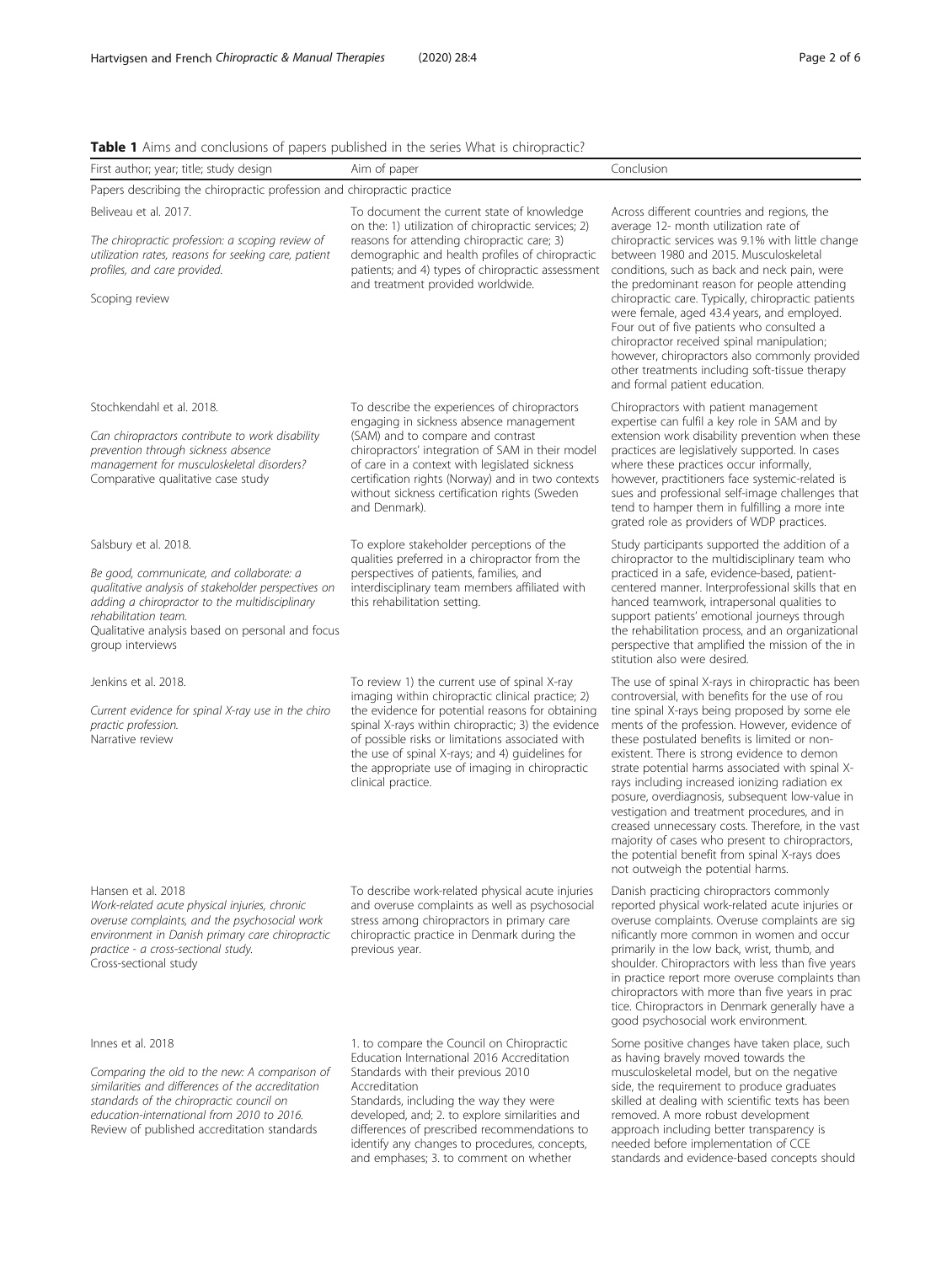| First author; year; title; study design                                                                                                                                                        | Aim of paper                                                                                                                                                                                                                                                                                                                             | Conclusion                                                                                                                                                                                                                                                                                                                                                                                                                                                                                                                                                                                                                              |  |
|------------------------------------------------------------------------------------------------------------------------------------------------------------------------------------------------|------------------------------------------------------------------------------------------------------------------------------------------------------------------------------------------------------------------------------------------------------------------------------------------------------------------------------------------|-----------------------------------------------------------------------------------------------------------------------------------------------------------------------------------------------------------------------------------------------------------------------------------------------------------------------------------------------------------------------------------------------------------------------------------------------------------------------------------------------------------------------------------------------------------------------------------------------------------------------------------------|--|
|                                                                                                                                                                                                | these changes are likely to be for the better or<br>the worse.                                                                                                                                                                                                                                                                           | be integrated in the programs. The CCE-<br>International should consider the creation of a<br>recognition of excellence in educational pro<br>grams and not merely propose minimal<br>standards.                                                                                                                                                                                                                                                                                                                                                                                                                                        |  |
| Funk et al. 2018                                                                                                                                                                               | To determine the prevalence of the term                                                                                                                                                                                                                                                                                                  | The term subluxation was found in all but two<br>US chiropractic course catalogues. The term was<br>mentioned over eight times more frequently in<br>US than non-US course catalogues. Similarly,<br>subluxation was found greater than nine times<br>more frequently in US course descriptions than                                                                                                                                                                                                                                                                                                                                    |  |
| The prevalence of the term subluxation in<br>chiropractic degree program curricula throughout<br>the world.                                                                                    | subluxation in the course titles or descriptions<br>in all chiropractic training programs around the<br>world for which information could be found.                                                                                                                                                                                      |                                                                                                                                                                                                                                                                                                                                                                                                                                                                                                                                                                                                                                         |  |
| Review of websites                                                                                                                                                                             |                                                                                                                                                                                                                                                                                                                                          | in non-US descriptions.                                                                                                                                                                                                                                                                                                                                                                                                                                                                                                                                                                                                                 |  |
| Stochkendahl et al. 2019.                                                                                                                                                                      | To describe the chiropractic workforce<br>worldwide in terms of the number of<br>chiropractors, education, access, reimbursement<br>schemes, scope of practice, and legal rights.                                                                                                                                                        | The [chiropractic] profession is represented in<br>90 countries, but the distribution, chiropractic                                                                                                                                                                                                                                                                                                                                                                                                                                                                                                                                     |  |
| The chiropractic workforce: a global review.                                                                                                                                                   |                                                                                                                                                                                                                                                                                                                                          | educational institutions, and governing<br>legislations and regulations largely favour high-                                                                                                                                                                                                                                                                                                                                                                                                                                                                                                                                            |  |
| Cross-sectional survey                                                                                                                                                                         |                                                                                                                                                                                                                                                                                                                                          | income countries. There is a large under-<br>representation in low- and middle-income<br>countries in terms of provision of services, edu<br>cation and legislative and regulatory frame<br>works, and the available data from these coun<br>tries are limited.                                                                                                                                                                                                                                                                                                                                                                         |  |
| Stochkendahl et al. 2019.                                                                                                                                                                      | To 1) determine the prevalence of                                                                                                                                                                                                                                                                                                        | Whilst not always engaged in sickness absence                                                                                                                                                                                                                                                                                                                                                                                                                                                                                                                                                                                           |  |
| Managing sickness absence of patients with<br>musculoskeletal pain - a cross-sectional survey<br>of Scandinavian chiropractors.<br>Cross-sectional survey                                      | musculoskeletal practitioners' key practice<br>behaviors, and perceptions and beliefs about<br>SAM using Scandinavian chiropractors; 2) to<br>determine what characteristics of the<br>practitioners, practice behaviors, perceptions<br>and beliefs, and country were associated with<br>two different practice behaviors.              | management (SAM) with regards to<br>musculoskeletal pain, chiropractors favor a<br>'return-to-work' rather than a 'stay-at-home'<br>approach. Norwegian chiropractors who have<br>the right to prescribe sick leave consistently<br>report more positive perceptions and beliefs<br>towards SAM and a greater level of involvement<br>with the process compared with the Danish<br>and Swedish chiropractors who do not have<br>these rights. Several practice behaviors and<br>perceptions and beliefs are associated with<br>these outcomes; however, system or<br>organizational barriers are linked to clinician<br>non-engagement. |  |
| Mior et al. 2019.<br>Chiropractic services in the active duty military<br>setting.<br>Scoping review                                                                                           | To describe 1) access of chiropractic services; 2)<br>chiropractic scope of practice, e.g. procedures,<br>processes, and actions; 3) service model and<br>location; and 4) type of condition treated,<br>duration, and outcomes of treatment provided<br>to active duty military members.                                                | The majority of the articles emanated from the<br>US and were cross-sectional in nature. Two re<br>cent RCTs provide evidence of comparative ef<br>fectiveness of adding chiropractic care to usual<br>medical care. Despite the reported use of chiro<br>practic services in Australia, Canada, and the US,<br>there is little available published evidence re<br>lated to the nature, use, and outcomes of chiro<br>practic care in active duty military.                                                                                                                                                                             |  |
| Wirth et al. 2019                                                                                                                                                                              | To describe the trajectories and outcomes of                                                                                                                                                                                                                                                                                             | Chronic LBP patients with long-lasting pain,                                                                                                                                                                                                                                                                                                                                                                                                                                                                                                                                                                                            |  |
| An observational study on trajectories and<br>outcomes of chronic low back pain patients<br>referred from a spine surgery division for<br>chiropractic treatment.<br>Longitudinal cohort study | patients with chronic LBP referred from the<br>spine surgery division to the chiropractic<br>teaching clinic.                                                                                                                                                                                                                            | reduced general health and high bio-psycho-<br>social impairment, referred from spine surgery<br>to a chiropractic teaching clinic, benefit from<br>being co-managed by surgeons and chiroprac<br>tors. Present pain intensity and Bournemouth<br>Questionnaire score for bio-psycho-social im<br>pairment diminished by about 25% within the<br>first 12 months after the start of chiropractic<br>treatment.                                                                                                                                                                                                                          |  |
| Axen et al. 2019                                                                                                                                                                               | 1. To define the concept of Maintenance Care<br>and the indications for its use; 2. To describe                                                                                                                                                                                                                                          | Back pain is a chronic disease for most, with<br>episodes at short or long intervals. A preventive                                                                                                                                                                                                                                                                                                                                                                                                                                                                                                                                      |  |
| Chiropractic maintenance care - what's new?<br>Systematic review                                                                                                                               | chiropractors' belief in Maintenance Care and<br>patients' acceptance of it; 3. To establish the<br>prevalence with which chiropractors use<br>Maintenance Care and possible characteristics of<br>the chiropractors associated with its use; 4. To<br>determine its efficacy and cost-effectiveness for<br>various types of conditions. | approach [to back pain] such as Maintenance<br>Care makes sense. It is still not known if it<br>'works' because of the treatment given or<br>because of the clinical encounter, or how these<br>two components interact.                                                                                                                                                                                                                                                                                                                                                                                                                |  |

Table 1 Aims and conclusions of papers published in the series What is chiropractic? (Continued)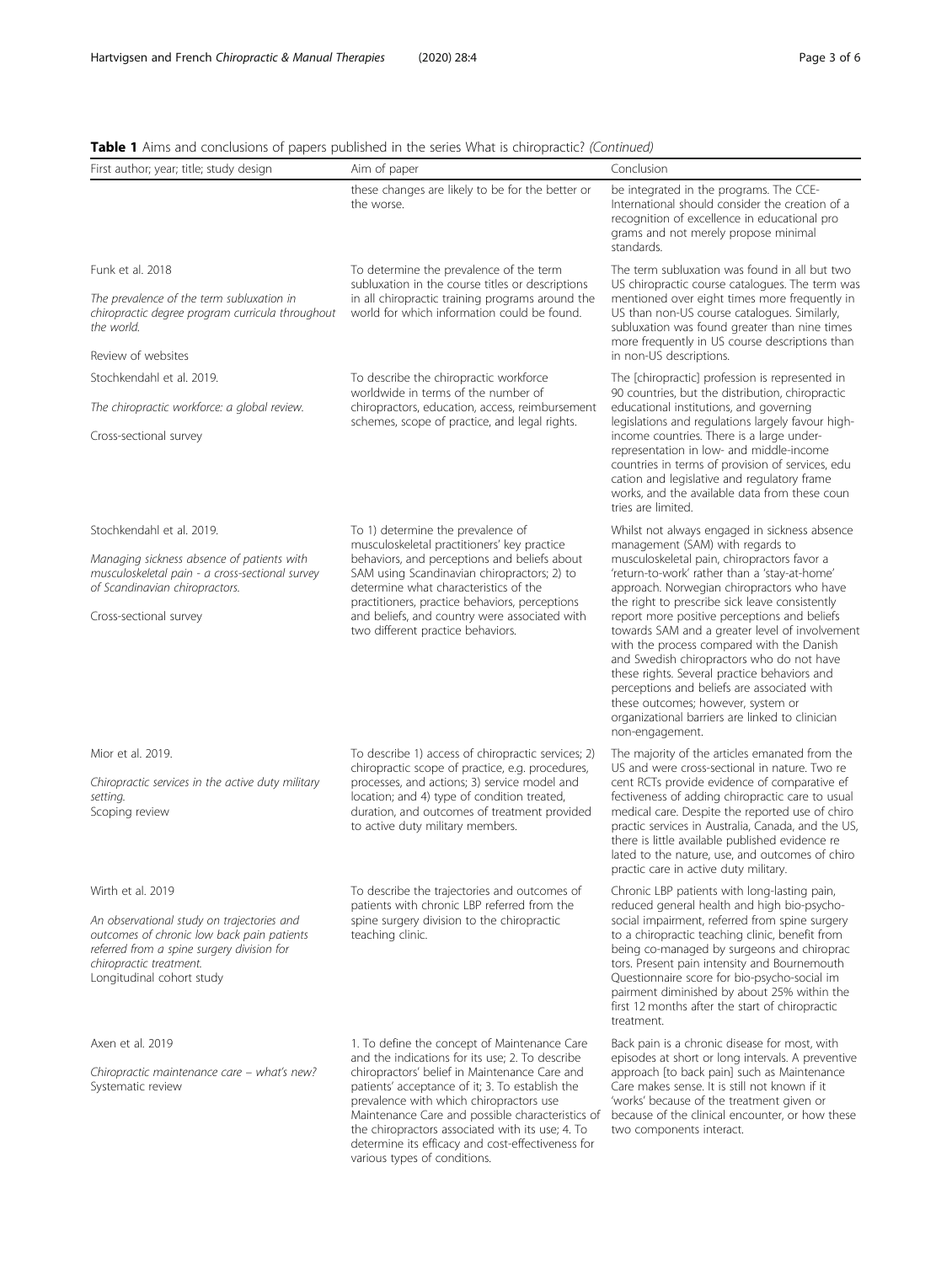Table 1 Aims and conclusions of papers published in the series What is chiropractic? (Continued)

| First author; year; title; study design                                                                                                                                                 | Aim of paper                                                                                                                                                                                                                                | Conclusion                                                                                                                                                                                                                                                                                                                                                                                                                                                                                                                                                                                                                                                          |  |
|-----------------------------------------------------------------------------------------------------------------------------------------------------------------------------------------|---------------------------------------------------------------------------------------------------------------------------------------------------------------------------------------------------------------------------------------------|---------------------------------------------------------------------------------------------------------------------------------------------------------------------------------------------------------------------------------------------------------------------------------------------------------------------------------------------------------------------------------------------------------------------------------------------------------------------------------------------------------------------------------------------------------------------------------------------------------------------------------------------------------------------|--|
| Gislason et al. 2019.<br>The shape of chiropractic in Europe: a cross<br>sectional survey of chiropractor's beliefs and<br>practice.<br>Cross-sectional survey                          | To repeat a Canadian study within Europe<br>aiming at categorizing beliefs or potential<br>association with unorthodox practice.                                                                                                            | Around one fifth of European chiropractors<br>completing this survey identified themselves<br>with an a priori defined unorthodox description<br>of chiropractic care, i.e. "treating vertebral<br>subluxations as an encumbrance to the<br>expression of health". The data also showed a<br>number of key predictive practice behaviors<br>statistically associated.<br>with this unorthodox group, including higher<br>use of x-rays, higher patient visits, absence of<br>differential diagnostic approaches and less fa<br>vorable views regarding<br>the benefits of vaccination.                                                                              |  |
| Papers describing new initiatives and developments in the chiropractic profession                                                                                                       |                                                                                                                                                                                                                                             |                                                                                                                                                                                                                                                                                                                                                                                                                                                                                                                                                                                                                                                                     |  |
| Adams et al. 2018.<br>Leadership and capacity building in international<br>chiropractic research: introducing the chiropractic<br>academy for research leadership (CARL).<br>Commentary | To describe the aims, core principles,<br>methodology and evolution of the Chiropractic<br>Academy of Research Leadership (CARL).                                                                                                           | The long-term aim of CARL is to develop essen<br>tial leadership skills and experiences to take on<br>senior CARL mentorship appointments and help<br>secure the successful mentorship of a subse<br>quent early-career researcher cohort of Fellows.                                                                                                                                                                                                                                                                                                                                                                                                               |  |
| Côté et al. 2019.<br>The development of a global chiropractic<br>rehabilitation competency framework by the<br>World Federation of Chiropractic.<br>Commentary                          | To present a chiropractic rehabilitation<br>competency framework developed by the<br>World Federation of Chiropractic Disability and<br>Rehabilitation Committee.                                                                           | Presents a chiropractic rehabilitation framework<br>consisting of three domains: basic concepts of<br>rehabilitation and disability; legal, regulatory and<br>ethical components; and, rehabilitation<br>management of disability and other health<br>conditions.                                                                                                                                                                                                                                                                                                                                                                                                   |  |
| Discussion and debate papers                                                                                                                                                            |                                                                                                                                                                                                                                             |                                                                                                                                                                                                                                                                                                                                                                                                                                                                                                                                                                                                                                                                     |  |
| Coulter et al. 2019.<br>The research crisis in American institutions of<br>complementary and integrative health: one<br>proposed solution for chiropractic profession.<br>Commentary    | To discuss the overall crisis in research in<br>complementary and alternative medicine and<br>propose solutions with a special focus on<br>chiropractic.                                                                                    | If the institutions pool their limited talent and<br>resources, they might be able to compete, but<br>history has shown that the American<br>chiropractic institutions have not yet been able<br>to do that. However, perhaps through a<br>mediator it might be achievable. We are not<br>suggesting this proposal will solve all the<br>problems and we recognize that outside of the<br>US the situation is different. But within the US it<br>seems to us that without some type of<br>response the situation will get worse not better.<br>The RAND Health program has signed onto this<br>proposal and we are currently approaching<br>foundations to fund it. |  |
| Leboeuf-Yde et al. 2019.<br>Chiropractic, one big unhappy family: better<br>together or apart?<br>Commentary                                                                            | To examine the chiropractic profession from the<br>perspective of an unhappy marriage by defining<br>key elements in happy and unhappy marriages<br>and by identifying factors that may determine<br>why couples stay together or spilt up. | Chiropractors and chiropractic leaders,<br>regardless of values and persuasion, need to<br>pause and consider, if they are able to live and<br>develop as they would like to in this century-<br>old unhappy marriage.                                                                                                                                                                                                                                                                                                                                                                                                                                              |  |
| Strahinjevich and Simpson 2018.<br>The schism in chiropractic through the eyes of a<br>1st year chiropractic student.<br>Commentary                                                     | To review the historical origins of the schism in<br>chiropractic and examine the influence the<br>schism has had on the profession and to<br>discuss a possible strategy whereby this schism<br>can be healed.                             | The schism as it is known has been identified as<br>a division between those who adhere to the<br>dogma of Palmerian ideology and those who<br>embrace scientific advancement. Also<br>considered were some of the reasons, largely<br>external to the profession for the perpetuation<br>of the divide.                                                                                                                                                                                                                                                                                                                                                            |  |

problem, most commonly low back pain (50%) and neck pain (23%), is female, middle-aged and employed [[4\]](#page-5-0). Although there is some variation in practice styles, most people seeking care from chiropractors will receive spinal manipulation with around one third also receiving patient education, exercises and soft-tissue therapy [[4](#page-5-0)].

There is an increasing body of literature describing chiropractors in interprofessional collaborations. Mior et al. reviewed literature dealing with chiropractors functioning in the health services of armed forces mainly from the US, Canada and Australia [\[5\]](#page-5-0). Stochkendahl et al. found that in the Scandinavian context, chiropractors can fulfil a key role in management of sickness absence and in work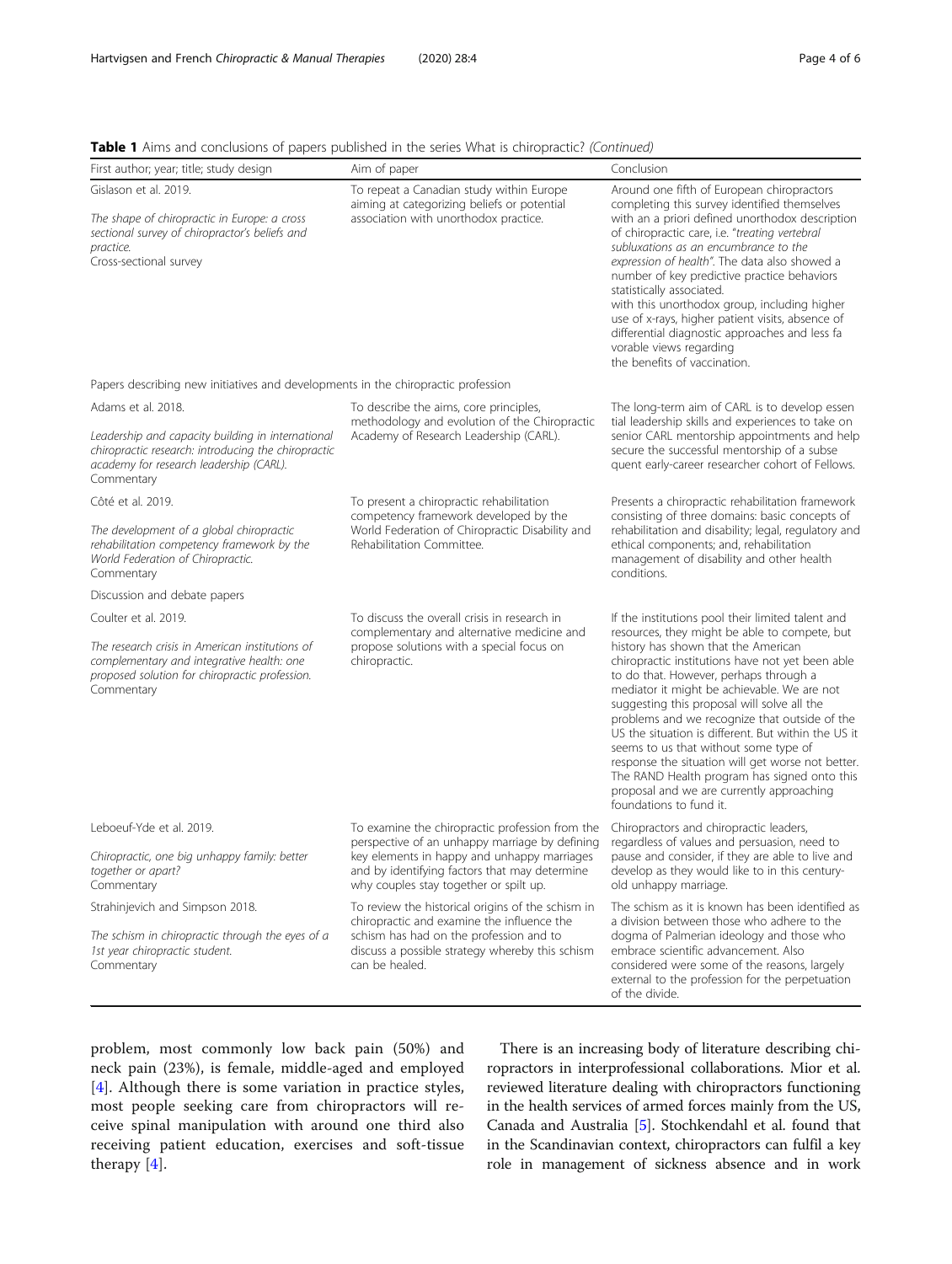disability prevention both informally and as part of system-supported pathways [\[6,](#page-5-0) [7](#page-5-0)]. Another example of chiropractors functioning in interprofessional collaboration was provided by Wirth et al. who reported on outcomes and trajectories of patients referred from a surgical department to chiropractic care [\[8\]](#page-5-0). In these settings, chiropractors frequently work alongside or in collaboration with other providers, and Salsbury et al. reported, based on a qualitative stakeholder analysis, that in order to be successful in multidisciplinary teams, chiropractors should be good clinicians, practice according to evidence, be communicative and be supportive of patient's emotional journeys during care and rehabilitation [[9](#page-5-0)].

Four articles dealt with different elements of chiropractic practice. Axén et al. systematically reviewed evidence pertaining to chiropractic maintenance care and concluded that significant advances had been made in recent decades regarding what maintenance care is, when it should be applied, and what outcomes to expect [[10\]](#page-5-0). Jenkins et al. reviewed practice guidelines dealing with use of spinal x-ray in chiropractic practice and concluded that routine use of x-ray is not in accordance with current evidence and practice guidelines [\[11](#page-5-0)]. Hansen et al. reported that chiropractors (at least in Denmark), when surveyed, commonly reported workrelated physical acute or overuse injuries in the low back, wrist, thumb and shoulder, but were very satisfied with their job and had a good psychosocial work environment [[12\]](#page-5-0). Gíslason et al., in a survey of chiropractors in Europe, showed that around one fifth identified themselves with an "unorthodox" description of chiropractic care, and that this group were associated with a higher use of x-rays, higher patient visits, absence of differential diagnostic approaches, and less favorable views regarding the benefits of vaccination [[13](#page-5-0)].

Two papers reported on issues relating to education of chiropractors. Innes et al. compared accreditation standards from the Councils of Chiropractic Education between 2010 and 2016 and found that while there had been a move towards a focus on musculoskeletal care, mention of competencies in appraising scientific evidence and evidence-based practice had been removed from the criteria [\[14](#page-5-0)]. Funk et al. searched websites of 46 chiropractic educational programs in order to identify and count the mention of the term subluxation, and found that it is much more prevalent in descriptions of US-based educational institutions, and in fact the mention of subluxation had increased between 2011 and 2017 [\[15](#page-5-0)].

## Papers describing new initiatives and developments in the chiropractic profession

Adams et al. described the aims, core principles, and methodology for the Chiropractic Academy for Research Leadership (CARL). CARL aims to bring together a global network of early career researchers in chiropractic in a global network [\[16\]](#page-5-0). Côté et al. described a chiropractic rehabilitation competency framework that was developed by the World Federation of Chiropractic Disability and rehabilitation Committee [\[17\]](#page-5-0).

## Discussion and debate papers

The final group of papers centered on debates and discussions within chiropractic and their implications for professional unity and legitimacy. Coulter et al. described and discussed the research crisis in research in complementary and alternative medicine, with a focus on chiropractic, and suggested ways to advance this research endeavor [[18](#page-5-0)]. Leboeuf-Yde et al. compared the chiropractic profession with an unhappy marriage between practitioners on a continuum from evidencebased, with a focus on management of musculoskeletal disorders, to conservative and vitalistic, with a focus on addressing subluxations to influence the nervous system. These authors suggested that it may be time to openly discuss separation or divorce so that the two fractions can pursue a separate future [[19\]](#page-5-0). Strahinjevich and Simpson also targeted the schism between the evidenceoriented and the vitalistic groups in chiropractic as seen through the eyes of a first-year student, and discussed both the historic background for this and possible ways forward [[20](#page-5-0)].

#### Conclusions

This commentary brings the 2017–2019 series What is Chiropractic? to a close. The series will remain open to including future articles, if relevant; this commentary provides a summary of the articles officially included in the series that have been published to date. When we made this call for papers in forming the thematic series, we were optimistic that we would energize the researchers in the profession to answer this question. The 18 papers have contributed significantly to a better understanding of what chiropractic is, where chiropractors practice and function, who seeks their care, what chiropractors do, and how they interact with other healthcare professionals. The series has not contributed with new data on effectiveness of the interventions chiropractors routinely apply to their patients; however, a casual search in PubMed using the search terms chiropractic or chiropractor for 2018 and 2019 identified over 700 papers, so clearly many scientific papers pertaining to chiropractic have been published in this and other journals alongside this series. Chiropractic and Manual Therapies is an open access journal, and papers in the series have been read widely with over 63,000 downloads (range 978  $[18] - 15,000$  $[18] - 15,000$  $[18] - 15,000$   $[19]$ ) and significant activity on social media.